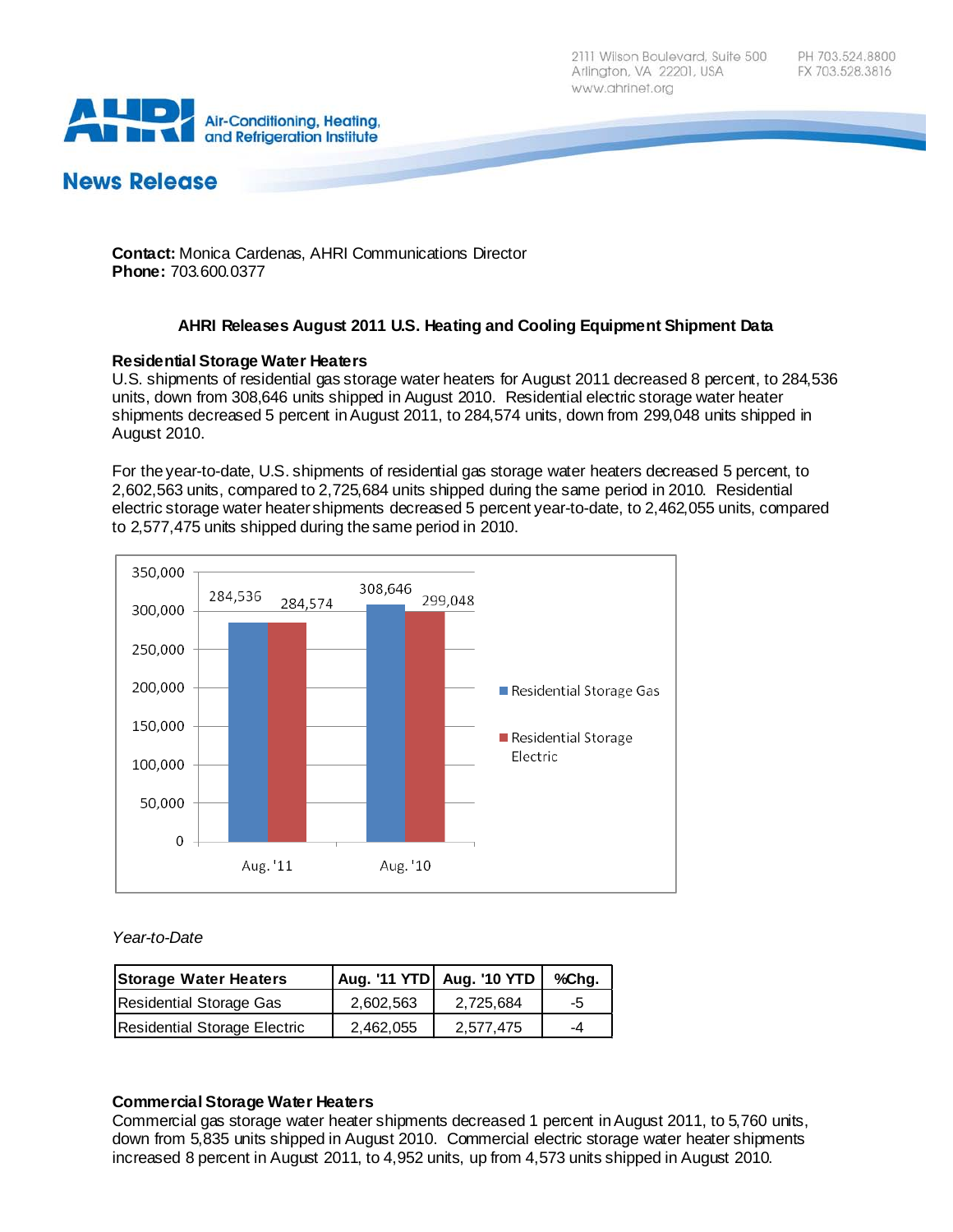Year-to-date U.S. shipments of commercial gas storage water heaters decreased 0.1 percent, to 54,805 units, compared with 54,833 units shipped during the same period in 2010. Year-to-date commercial electric storage water heater shipments increased 1 percent to 40,296 units, up from 39,835 units shipped during the same period in 2010.



## *Year-to-Date*

| <b>Storage Water Heaters</b> | Aug. '11 YTD   Aug. '10 YTD |        | %Chg.  |
|------------------------------|-----------------------------|--------|--------|
| Commercial Storage Gas       | 54.805                      | 54.833 | $-0.1$ |
| Commercial Storage Electric  | 40.296                      | 39,835 | $+1$   |

### **Warm Air Furnaces**

U.S. shipments of gas warm air furnaces for August 2011 decreased 9 percent, to 181,771 units, down from 199,402 units shipped in August 2010. Oil warm air furnace shipments decreased 6 percent, to 3,435 units in August 2011, down from 3,636 units shipped in August 2010.

Year-to-date U.S. shipments of gas warm air furnaces decreased 8 percent, to 1,313,610 units, compared with 1,426,017 units shipped during the same period in 2010. Year-to-date U.S. shipments of oil warm air furnaces decreased 11 percent to 25,352 units, compared with 28,413 units shipped during the same period in 2010.



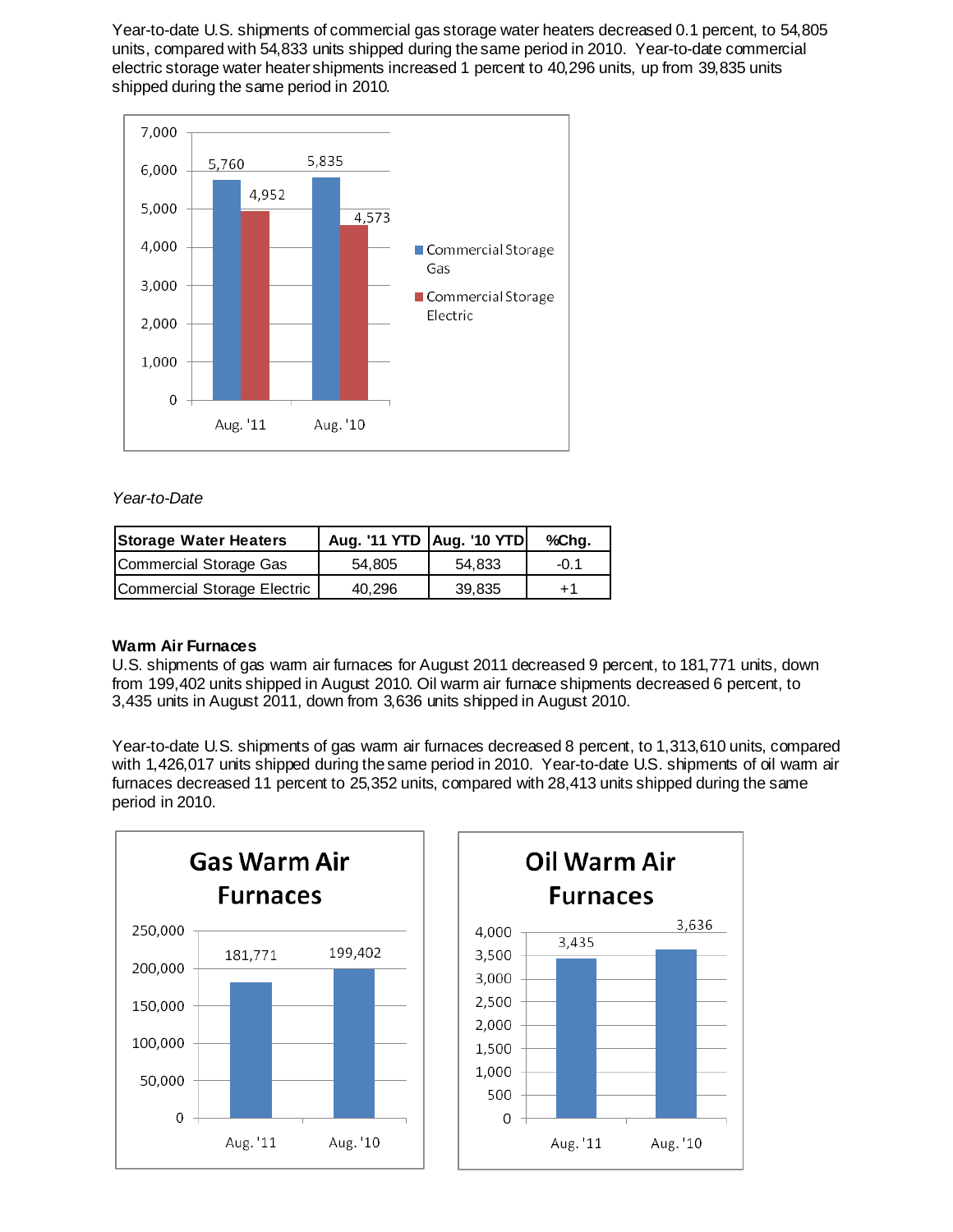*Year-to-Date*

|                              | Aug. '11 YTD Aug. '10 YTD |           | %Cha. |
|------------------------------|---------------------------|-----------|-------|
| <b>Gas Warm Air Furnaces</b> | 1.313.610                 | 1.426.017 | -8    |
| Oil Warm Air Furnaces        | 25.352                    | 28.413    | $-11$ |

## **Central Air Conditioners and Air-Source Heat Pumps**

U.S. shipments of central air conditioners and air-source heat pumps totaled 517,864 units in August 2011, up 18 percent from 439,551 units shipped in August 2010. U.S. shipments of air conditioners increased 24 percent, to 371,157 units, up from 300,046 units shipped in August 2010. U.S. shipments of air-source heat pumps increased 5 percent, to 146,707 units, up from 139,505 units shipped in August 2010.

Year-to-date combined shipments of residential central air conditioners and air-source heat pumps increased 13 percent, to 4,417,192 units, up from 3,899,259 units shipped in August 2010. Year-to-date shipments of central air conditioners increased 17 percent, to 3,052,281 units, up from 2,618,762 units shipped during the same period in 2010. The year-to-date total for heat pump shipments increased 7 percent, to 1,364,911 units, up from 1,280,497 units shipped during the same period in 2010.



| Year-to-Date*                                |              |                     |       |
|----------------------------------------------|--------------|---------------------|-------|
|                                              | Aug. '11 YTD | <b>Aug. '10 YTD</b> | %Chg. |
| Air Conditioners & Heat Pumps Combined Total | 4,417,192    | 3,899,259           | $+13$ |
| Air Conditioners Only                        | 3,052,281    | 2,618,762           | $+17$ |
| Heat Pumps Only                              | 1,364,911    | 1,280,497           | $+7$  |